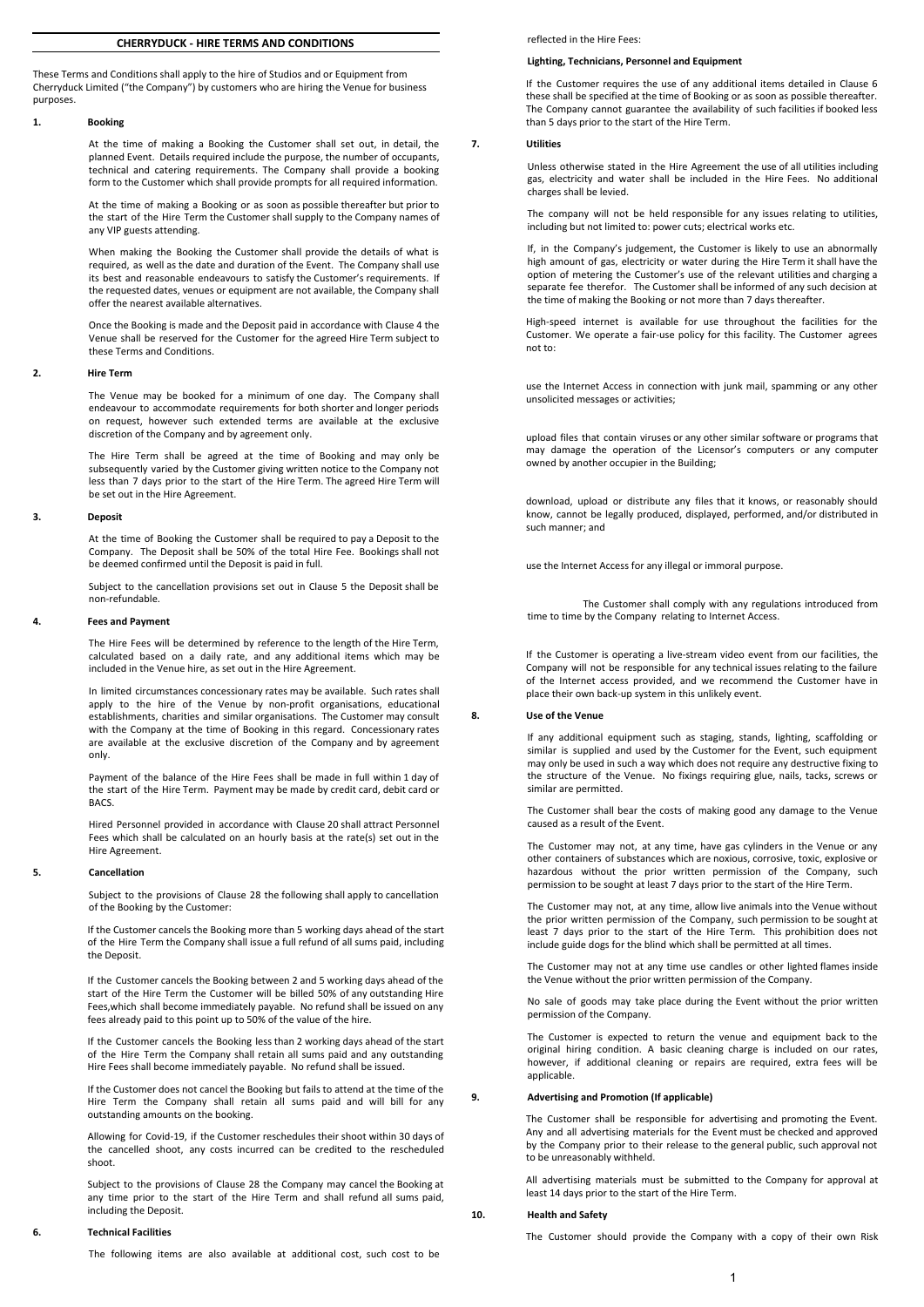Assessment or signed risk waiver prior to the Venue Hire.

If the Customer will be using anything on a shoot that the Company should be aware of in regards to Health and Safety they must inform the Head of Studios prior to the hire. This includes but is not limited to: animals, children, excessive amounts of water, pyrotechnics and smoke.

If the Customer is using firearms or replica weapons, the Company must be informed, and the Customer must follow all met police guidelines and regulations in regards to firearms and replica weapons.

Any and all electrical equipment to be used by the Customer during the Event must be fully PAT Tested. All such equipment must bear the appropriate labels and be accompanied by the appropriate certificates as proof of such testing and compliance.

The Company shall have the right to inspect electrical equipment at any time during the Hire Term for compliance and shall have the right to remove, or request the removal of, any equipment not in compliance with that provision from the Venue.

The use of multi-socket adapter plugs or extension blocks (of up to 4 sockets) is permitted.

The Customer shall be made aware of all fire exits and fire equipment prior to the start of the Hire Term. All fire exits and access thereto must remain completely unobstructed. All signs for fire exits and equipment must remain as prominent and visible as they are when the Venue is unoccupied. Fire equipment must not be moved from its present location unless being used for its intended purpose.

The Company shall have the right to inspect the Venue at any time during the Hire Term and shall request the removal of any number of persons in excess of the numbers stated above.

## **11. Access to the Venue**

The Customer shall be provided with a plan of the Venue showing access points. The loading and unloading point is located via reception or Studio doors.

Access for loading and unloading is permitted between 8:00am and 6pm Monday to Friday. Access outside of these hours shall be by prior arrangement only and at the Company's sole discretion.

Parking facilities are available and should be reserved at time of hire.

## **12. Disability Provision**

Wheelchair access is provided as standard at the Venue for some studios. Please contact the Company with any requirements you have prior to the Venue hire. There currently are limited disabled bathroom facilities on-site.

The Venue is not fitted with an induction loop for hearing aid users.

### **13. Good Order and Nuisance**

The Customer shall be required to keep all guests under a reasonable level of control. This obligation shall extend to noise levels, general behaviour and sobriety. This obligation shall also apply to the Customer's staff, performers, exhibitors, Hired Personnel and any other individuals that are in attendance for the purposes of the Event and not under the control of the Company.

Noise must be kept to a reasonable level at all times. The Customer must ensure that no noise escapes the Venue.

Amplified music used for the Event must not exceed 90db at any time.

## **14. Recording and Broadcasting**

Recording of sound or video shall be permitted for commercial reasons during the Event (including the Customer's own promotional purposes) as part of the normal Hire.

Broadcasting may take place during the Event as part of the normal Hire. This includes, but not limited to, radio broadcasting, television broadcasting by any means and internet streaming. Textual updates including blogging are not prohibited.

## **15. Press**

If the Customer intends to invite members of the press or media for the purposes of reporting on the Event or otherwise covering it in the normal course of their duties, the Customer shall submit a written request to the Company at least 7 days prior to the start of the Hire Term for approval, such approval not to be unreasonably withheld.

In the event that members of the press or media gain unauthorised entry to the Event the Customer shall not be held responsible however it may be required to prove that such entry was unauthorised and unknown.

## **16. Films**

The Customer may show films during the Event provided any such shows are given in accordance with the provisions of the Cinemas Act 1985. Under that Act, the Customer must provide at least 7 days written notice to the Company of its intention to show a film.

Where a projector is to be used for showing the film a clear area of at least 1 meter must be left around the projector. Only authorised personnel shall be permitted within that perimeter during the opening hours of the Event.

### **17. Music**

We have a PRS Licence for the venue, but Hirers must ensure any music used complies with the requirements for their own use.

# **18. Catering**

The Customer shall be offered the use of the on-site catering service and indicate this at the time of booking if required. If the Customer is using external catering suppliers, and requires the Company to provide cutlery, crockery and waiting services, then extra fees on top of the standard Hire may apply.

Stocked fridges will be made available to each Studio Hire. The contents of which are charged per item and will be billed after the Hire. If the Customer does not wish to make use of this, they can request to empty or lock this facility prior to the Hire.

## **19. Licensing and Alcohol**

The Company does not provide alcohol at the Venue. If the Customer requires alcohol it should be purchased privately and indicated on the booking form that this will be so.

## **20. Hired Personnel**

The Company employs staff at the Venue which can be made available for the use of the Customer. The skills and training of such staff shall be outlined to the Customer at the time of Booking.

If the Customer wishes to employ the services of the Hired Personnel, they shall select the individuals they require at the time of Booking. The Hired Personnel shall be made available at the start of the Hire Term and shall remain on hand for the duration of the Hire Term unless otherwise agreed.

Personnel Fees shall be charged in accordance with Clause 6 for all Hired Personnel. Any disputes as to hours worked shall be referred to the Company.

## **21. Removal following Event**

Unless otherwise agreed the Customer shall be required to vacate the Venue by 6pm on the day of the final day of the Hire Term. If the final day of the Hire Term is a Saturday, vacation must be completed by 4pm on that day.

#### **22. Insurance**

The Company has in place insurance cover for the Venue and all other property of the Company which is in the Venue either permanently or only for the duration of the Hire Term.

The Customer shall be responsible for securing adequate insurance cover for any additional items that they bring to the Venue. The Company's insurance shall not cover the Customer's property nor that of any third parties.

The Customer shall be required to take out a public liability insurance policy with a minimum indemnity of £10,000,000 which shall cover the Customer, the Company and any contractors used by the Customer with regard to claims, proceedings, costs, charges and expenses associated with damage to or loss of property or injury to any person which may occur while the Customer, its employees, contractors or guests are present at the Venue during the Hire Term.

The Customer shall produce evidence to the Company of any and all insurance required under this Clause 24 on demand.

### **23. Liability and Indemnity**

The Company will not be liable for any personal injury or damage to property which occurs during the Event save for personal injury which is attributable to improperly maintained equipment or structural work owned and maintained by the Company.

The Company will not be liable for any other loss or damage arising out of any circumstances beyond its reasonable control.

The Customer shall be fully responsible for the acts and omissions of the Hired Personnel during the Hire Term (or the relevant part thereof) and shall fully indemnify the Company in respect of all claims howsoever arising for any damage or loss occasioned to property or persons in connection with the Hired Personnel.

Nothing in these Terms and Conditions restricts the Company's liability for death or personal injury arising out of any act or omission of the Company or the Hired Personnel.

#### 24. **Data Protection**

All personal information that the Company may use will be collected, processed, and held in accordance with the provisions of EU Regulation 2016/679 General Data Protection Regulation ("GDPR") and the Customer's rights under the GDPR.